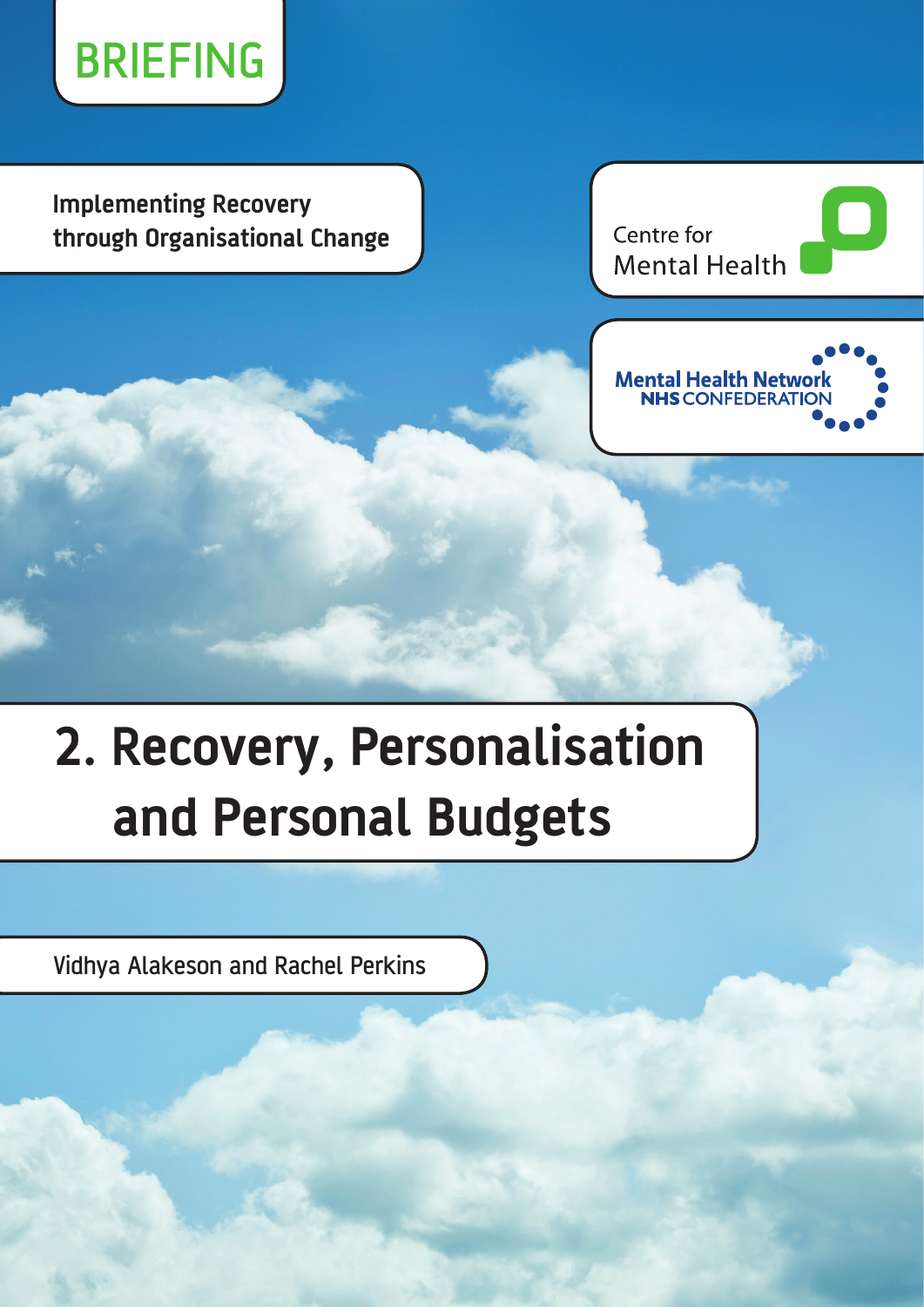There are two subjects that have the potential to shape mental health policy and practice in the UK and internationally: recovery and personalisation. Both have emerged independently and are prominent in the Government's mental health strategy, *No Health Without Mental Health* (Department of Health, 2011). In similar ways, both challenge the current predominance of professional, clinical knowledge over the expertise of lived experience in the mental health system and require significant changes in the culture, practice and organisation of mental health services. At their core, both recovery and personalisation are rooted in self-determination and reclaiming the rights of full citizenship for people with a lived experience of mental health problems.

The purpose of this paper is to explore the links between recovery and personalisation and demonstrate how both are part of a common agenda for mental health system transformation. While personalisation in mental health services is a more recent concept, it builds on approaches that are already underway as part of recovery-oriented practice. In fact, personalisation, personal budgets (PBs) in social care and personal health budgets (PHBs) in the NHS can help embed and enhance recovery-oriented practice.

The first part of this paper describes personalisation, personal budgets and personal health budgets. The second sets out the shared philosophy and objectives of recovery and personalisation and discusses what the two approaches mean for changing the current service system. The third part focuses on personal health budgets as tools for recovery and identifies the eight core features that need to be put in place if recovery-oriented services are to maximise the potential of personal health budgets.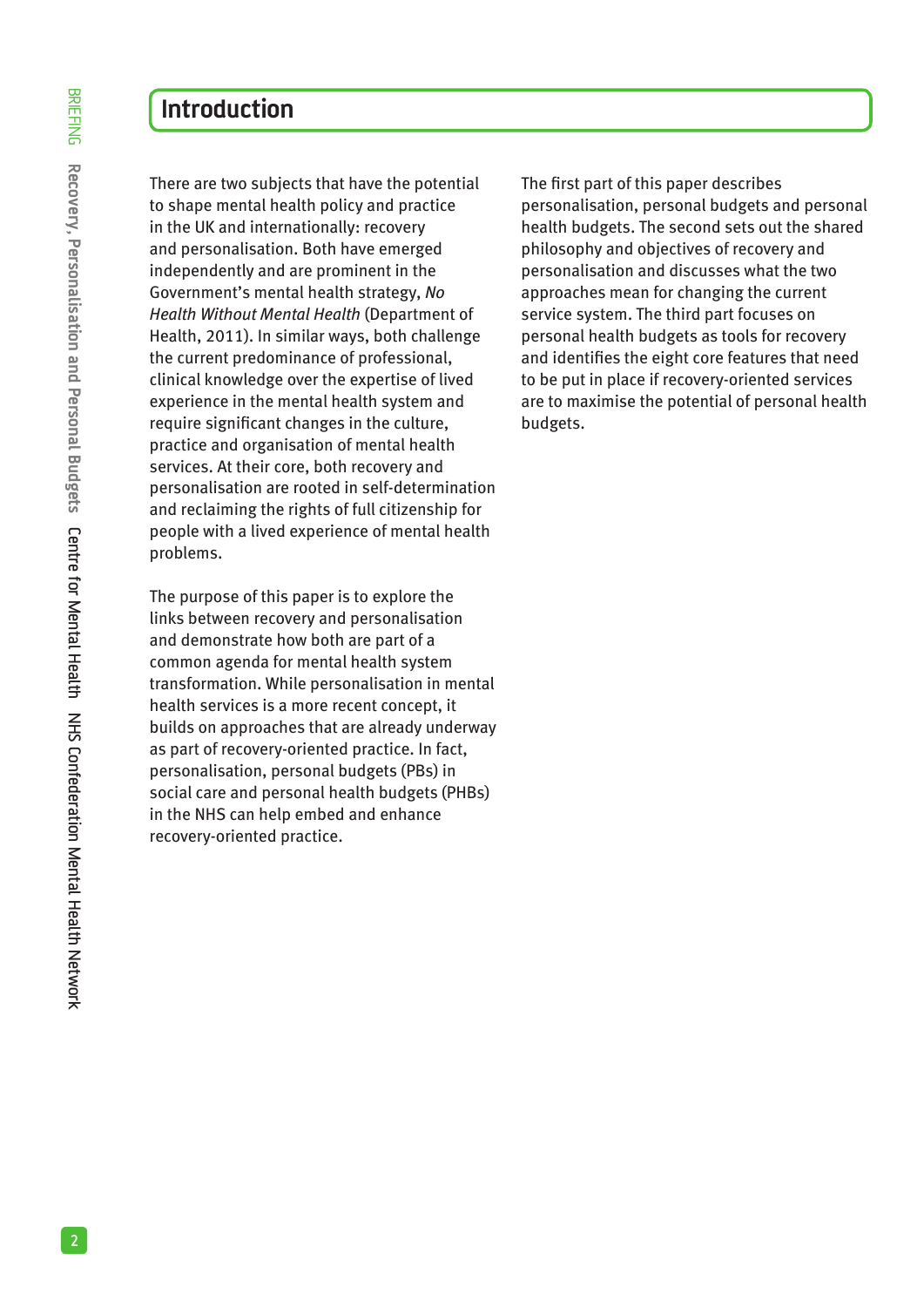# **Personalisation, personal budgets and personal health budgets**

Having left institutions, many disabled people found themselves living in the community but segregated from others and denied the opportunity to play a full part in family and community life. This led to a call for independence that was expressed most clearly in the desire of individuals to take control of their support in order to create a more meaningful, more integrated and more fulfilled life for themselves as active participants in the community (Brewis & Fitzgerald, 2010). The concept of personalisation was developed in part as a response to the demands raised by the 'independent living' movement defined as "all disabled people having the same choice, control and freedom as any other citizen - at home, at work, and as members of the community" (Disability Rights Commission, 2002).

Personalisation emphasizes greater individual control of the resources and supports needed to enable people to participate as equal citizens and pursue their own ambitions and aspirations rather than those determined for them by services and professionals (PMSU, 2005; ODI, 2008). Personal budgets in social care and personal health budgets in the NHS are, therefore, tools to support the personalisation of health and social care services.

A personal budget is an allocation of social care or NHS resources or an integrated allocation of both that is controlled by an individual and can be used to meet identified goals. PBs and PHBs give individuals and their carers greater say over how their health and social care needs are met. They do this by transferring control of public resources to individuals rather than having the state commission services on their behalf. Individuals can receive the money directly, it can be managed by an independent third party, or can be held as a virtual budget by commissioners. Whichever way individuals choose to receive the money, they should still be able make the decisions that matter most to them.

PBs and PHBs are also more than a budget; they are the basis of a different conversation between individuals, those who support them and clinical professionals in which each shares information and expertise to produce better outcomes. There are seven basic steps in the personal budget or personal health budget process, which are set out in the box overleaf.

*Putting People First* (LGA, ADASS, NHS, 2007) made personalisation and personal budgets the cornerstone of policy in adult social care, meaning "every person across the spectrum of need, having choice and control over the shape of his or her support, in the most appropriate setting". For some, exercising choice and control will require a significant level of assistance either through professionals or through independent support brokers. Local Authorities have subsequently committed that by 2013, all adults using community-based social care services will have a personal budget.

Personal health budgets were first proposed in the 2008 Darzi Review (Department of Health, 2008), with a national pilot programme launched a year later alongside an in-depth evaluation (Department of Health, 2009). PHBs were introduced into the NHS having been found to improve satisfaction and quality of life in social care across a range of disabilities at the same time as improving value for money. In its report to the government on NHS modernisation, the NHS Future Forum called for greater drive behind the implementation of personal health budgets (NHS Future Forum, 2011). In response, Andrew Lansley, Secretary of State for Health, committed to roll out the right to ask for a PHB in Continuing Healthcare in 2014, with other parts of the NHS to follow (see http://www.personalhealthbudgets. dh.gov.uk/News/item/?cid=8390 for details).

Twenty six pilot sites across the country are experimenting with PHBs for mental health in areas such as early intervention, assertive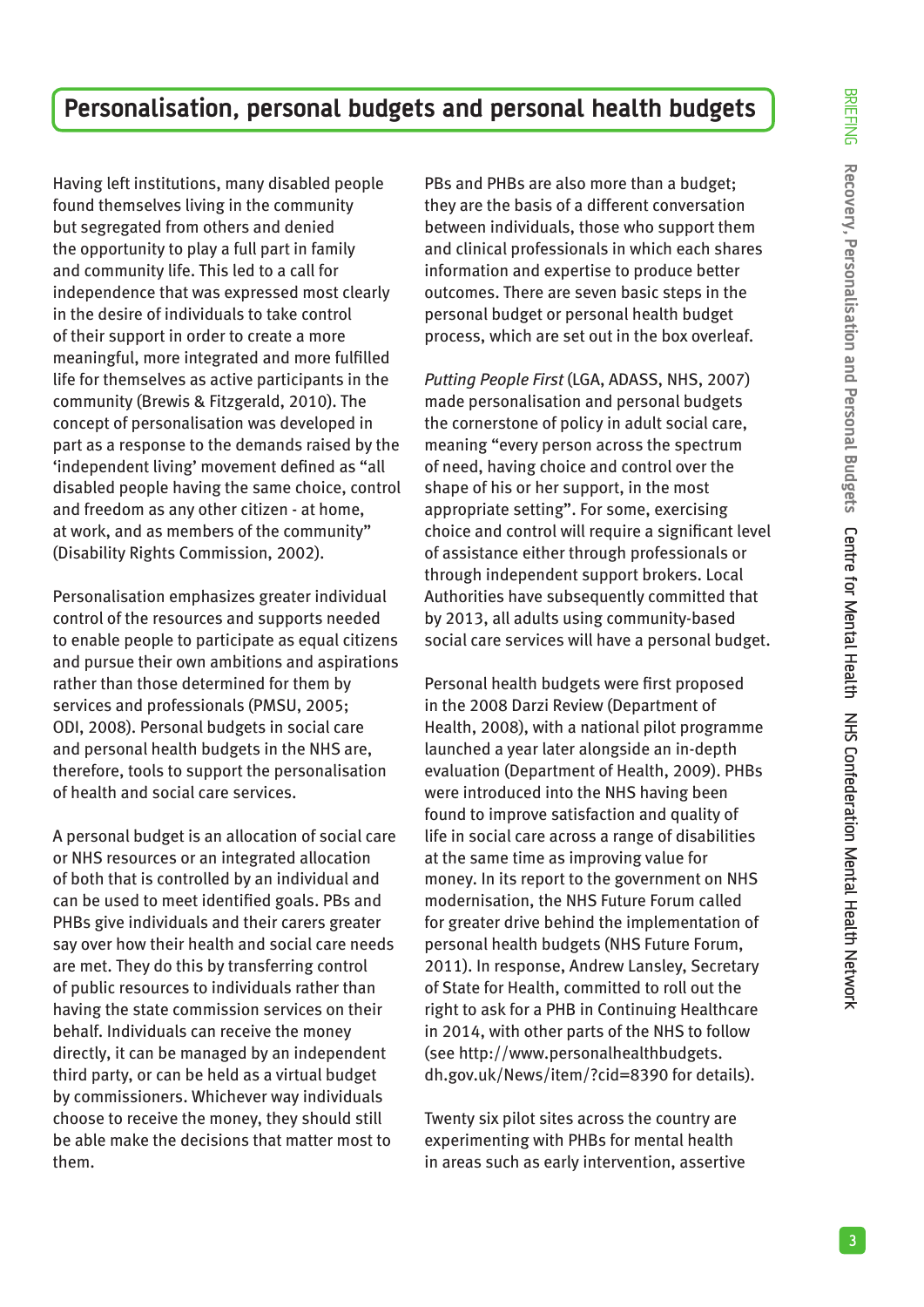#### **The seven step personal budget process**

- 1. The first step is for individuals to complete an assessment or self-assessment questionnaire that identifies areas where they need support.
- 2. The assessment generates a score which is linked to a resource allocation system (RAS) to produce a personal budget amount. The RAS ensures that resources are allocated in a fair and transparent way to individuals according to need.
- 3. The personal budget amount provides the starting point for developing a recovery support plan which identifies the goals a person has for his or her recovery and how those goals could be met. People can plan by themselves, with the support of friends and family, with peer support or with a professional broker. There is no set menu for support, allowing people and their supporters to develop highly personal, creative solutions.
- 4. The support plan is approved on the basis of being financially and clinically appropriate. Since there is no fixed menu, approval should focus on the likelihood that the support plan will contribute to a person's recovery.
- 5. Individuals can exercise as much or as little direct control over the money in their personal budget as they choose. They can receive it as a direct payment which they manage, they can use a third party to manage the money on their behalf or it can be held by a provider or commissioner.
- 6. With decisions about the money made, the services and supports in the plan can be put in place, either by the person themselves or by the organisation that holds the budget in collaboration with them.
- 7. A person's support plan is reviewed on a regular basis and its effectiveness is judged on the basis of whether the goals identified in the plan are being met and the person is progressing in their recovery. If a person's needs change significantly, they will complete a new self-assessment and will be allocated a new personal budget amount.

outreach, high-cost residential placements, psychological therapy services, older people's mental health services and in community mental health teams (see www.personalhealthbudgets. dh.gov.uk for further details). A small number of pilots are also underway in the United States and in Western Australia. One of the central reasons why PBs and PHBs are effective tools for recovery is that the very approach embeds the three core components of recovery: hope, control and opportunity (Repper & Perkins, 2003, 2012; Shepherd *et al.*, 2008).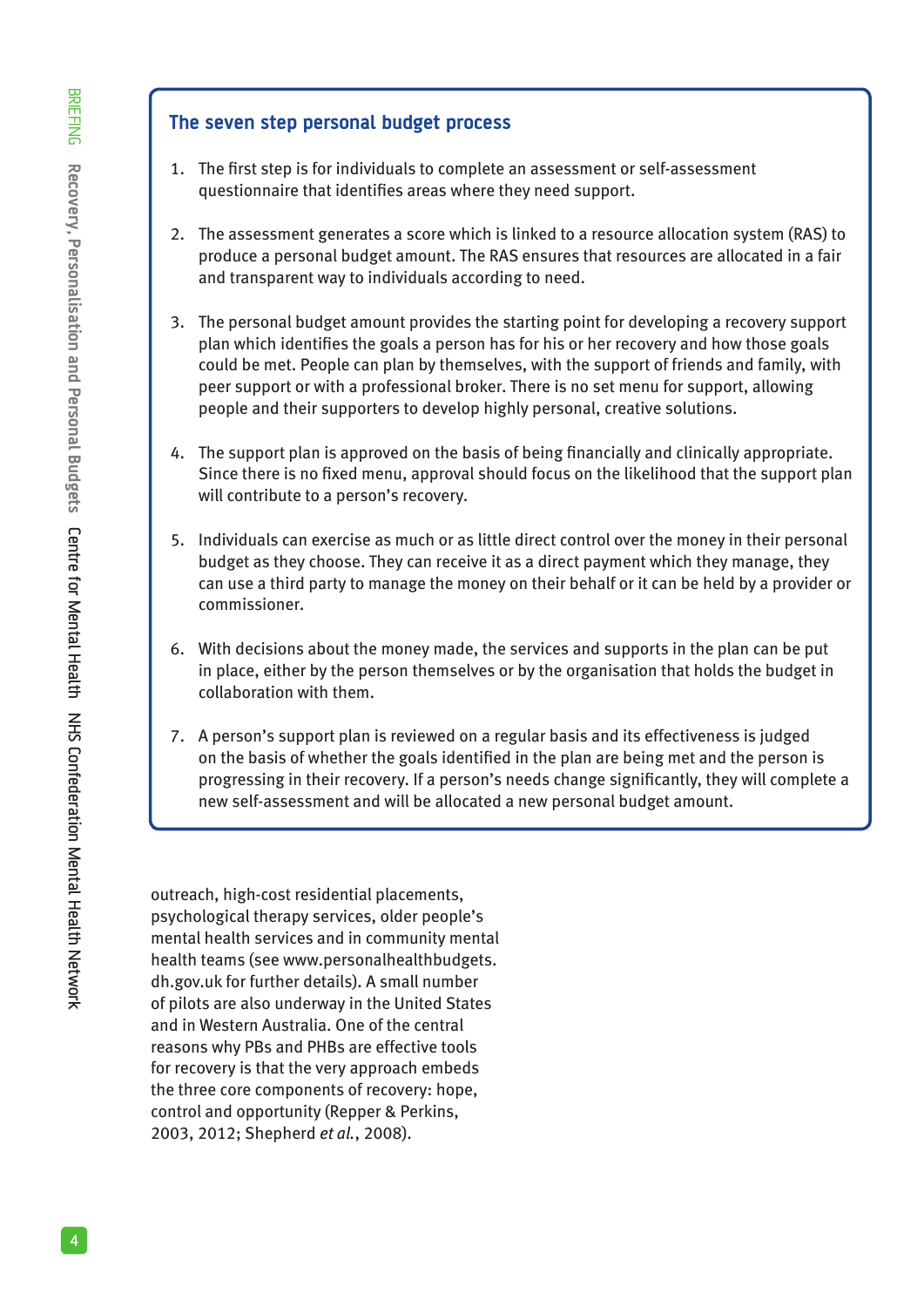# **Recovery and personalisation: a shared purpose**

Recovery and personalisation see people who use services as "whole people in their whole context" (Brewis & Fitzgerald, 2010). This means recognizing that alongside the diagnoses, deficits and dysfunctions individuals may have, they also have strengths, skills and assets to contribute. They have likes and dislikes, preferences, tastes and values. Everyone is more than a 'mental patient' and occupies multiple roles as, for example, parent, sibling, child, employee and carer. An individual's social context also brings with it strengths and possibilities for enhanced recovery. The support of family members, social networks or having a valued role in the community can all provide the hope that drives individual recovery.

Recognising individuals as whole people and harnessing their strengths, preferences and motivations will strengthen the possibility of recovery. In the context of personalisation, the 'real wealth' framework (see box on the right) has been developed to define the factors that underpin the quality of people's lives (Duffy, 2010). The challenge for the mental health system is to enhance not deplete the 'real wealth' that provides the basis for individual recovery and a fairer society.

For example, the common failure to take psychiatric medication often stems from the negative effects of prescribed medicines on facets of life that individuals consider important, such as their role as a parent or employee – their real wealth. These activities have also been described as 'personal medicine' – the everyday activities that can be a source of motivation and have significant therapeutic value (Deegan, 2005). A conflict between professionally recommended treatment and 'personal medicine' arises when medical professionals fail to consider the individuals when making treatment decisions (Deegan & Drake, 2006).

#### **The five dimensions of real wealth**

#### **1. Strengths**

Each person is endowed with a particular set of strengths and weaknesses. These strengths go far beyond the physical and include skills, interests and even needs.

#### **2. Relationships**

One of the most important guarantees of good physical and mental health is to have friends, family and other supporters. In times of difficulty, friends and family are usually the most important source of support.

#### **3. Community**

Most individual achievements are only possible to the extent that people are able to access appropriate opportunities from within a community. Work, education, contribution and personal expression all rely on community opportunities.

#### **4. Control**

A person's ability to access the community, build relationships and use their individual strengths all depend on having control over the future. Some elements of control are dependent on access to financial resources. A lack of control makes it impossible for a person to fully realise their goals.

#### **5. Resilience**

Perhaps the most important factor that determines the ability of a person to achieve good outcomes is their own sense of resilience, their ability to see and value positive opportunities and not to be overwhelmed by difficulties and problems. This can also be thought of as hope.

Source: www.centreforwelfarereform.org.uk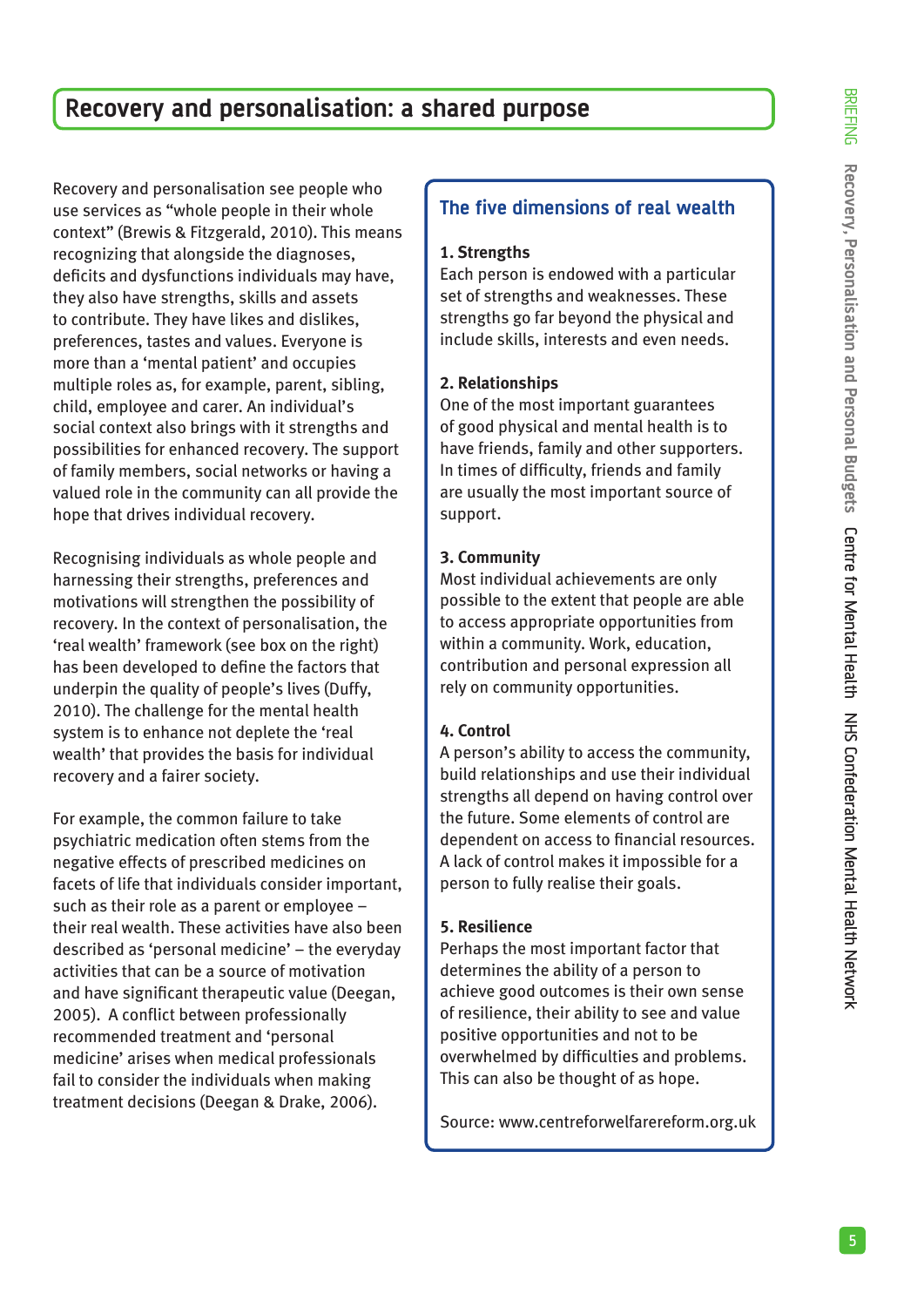## **What recovery and personalisation mean for current systems and services**

Today's mental health services are organized around the three Cs: cure, care and containment. The primary focus of services is one of cure: the reduction/elimination of symptoms or problems. Unless and until a person's problems can be eliminated they are 'cared for' and, should they be a threat to their own health and safety or that of others, they are 'contained' (Perkins, 2012; Perkins & Slade, 2012). This focus does not recognize the basic goals that most individuals have for their lives: to have meaningful activity; to have meaningful relationships; and to have a place to call home (Nerney, 2011). Recovery and personalisation challenge the mental health system to support individuals to achieve these goals. They call into question the current 'gift model' in mental health services in which professionals are in control and individuals are recipients of the care and treatment decided by these 'experts' (Duffy, 2010).

The scale of the challenge to the current system was well documented in a series of papers by the NHS Confederation that reported the views of Chief Executives, mental health clinicians and service users about personal health budgets. Demand for PHBs among service users was strong as all wanted to change something about their current care package but few were optimistic about gaining greater control (NMHDU and Mental Health Network, 2009, 2011a, 2011b). Each group saw significant barriers to the implementation of PHBs in the NHS, many of which were linked to current culture and practice. As one psychiatrist remarked:

"I'm a highly trained, highly expert specialist in a field which has involved many years of training, many years of clinical experience, and my job is to know the best evidence and best practice. It would be completely against my code of practice to say to a young person, yes go ahead and spend money on something that has no evidence base." (NMHDU & Mental Health Network, 2011a).

The three most important challenges posed by recovery and personalization for the mental health system are:

- shifting the established balance of power between individuals and professionals,
- ending the dominance of clinical treatment, and
- reorienting the system towards wider social outcomes.

#### **Shifting the balance of power**

Central to the challenge that recovery and personalisation pose to the existing service system is the issue of who holds the power and control (see Repper & Perkins, 2003, 2012; Shepherd *et al*., 2008). Personalised recoveryfocused practice requires recognising two sorts of expertise: professional expertise grounded in research, training and clinical experience and the expertise of having lived with a mental health condition. The challenge for services is to move from attempts to ensure compliance with 'expert', professional prescriptions to a process of shared decision-making that brings together these two types of expertise, shifting from a 'gift model' to a 'citizenship model' with the individual at the centre of the service system (Duffy, 2010).

"Shared decision making diverges radically from compliance because it assumes two experts – the client and the practitioner – must share respective information and determine collaboratively optimum treatment …. It helps to bridge the empirical evidence base, which is established on population averages, with the unique concerns, values and life context of the individual client. From the vantage point of the individual healthcare client, the efficacy of a particular medication is not certain … the question of how the medication will affect the individual becomes an open experiment for two co-experimenters – the client and the practitioner." (Deegan & Drake, 2006)

Striking a better balance between the two types of expertise is particularly important for longterm conditions such as mental health problems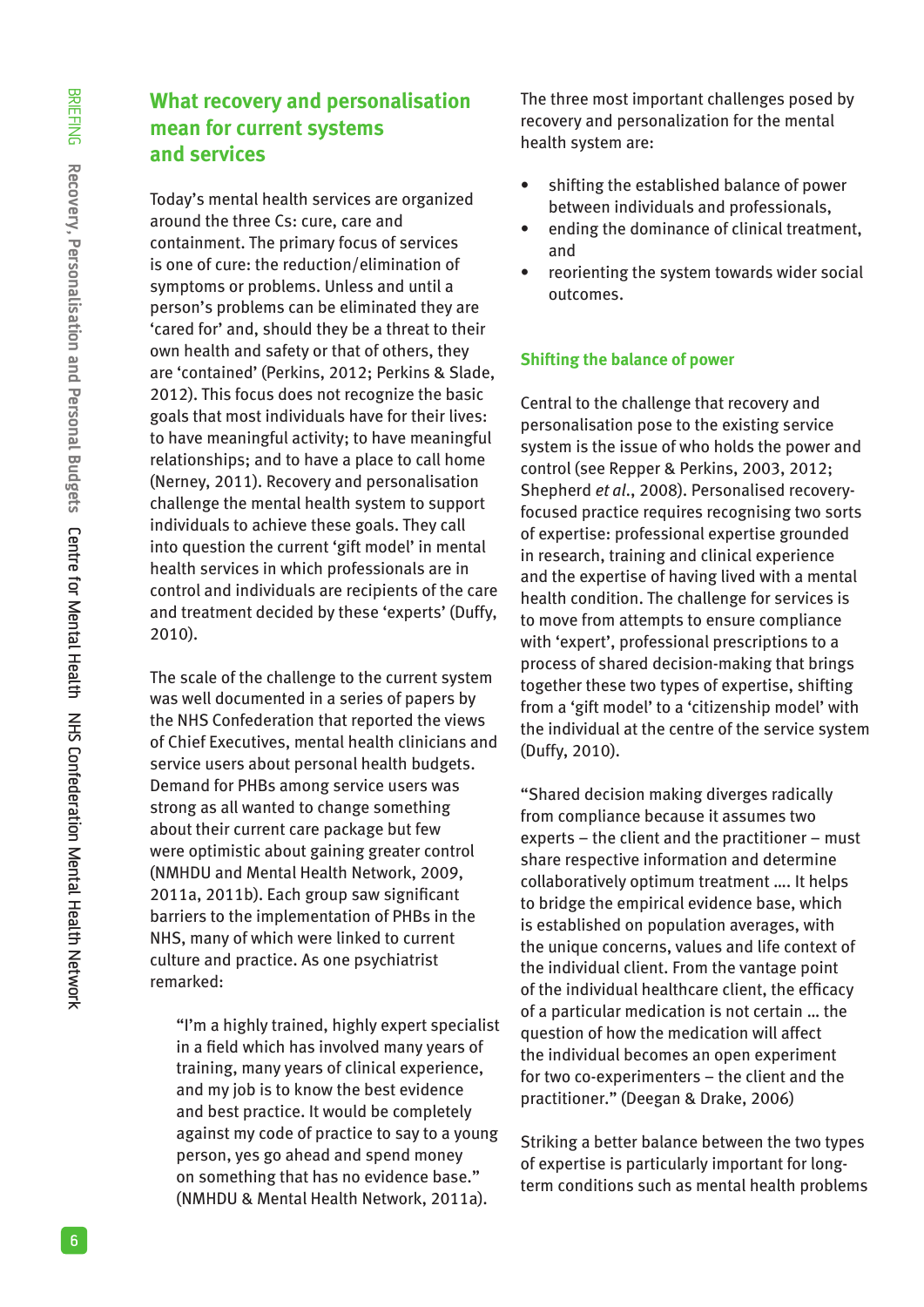where the condition and its impact on everyday life have to be managed by individuals and their families, with only intermittent intervention from professionals. Even a person receiving intensive support from an Assertive Outreach Team will see a clinician for no more than 156 hours in a year (3 hours per week). This constitutes but a small fraction of the person's life.

#### **A new relationship with clinical treatment**

Linked to the concept of a power shift has to be a move away from the centrality of clinical treatment as the only valid route to well being. Some people find treatment – whether psychological of pharmacological – helpful, but treatment forms only a part (and probably a smaller part than most professionals would care to acknowledge) of what is often a rich tapestry of ways in which people manage the challenges they face.

"Over the years I have worked hard to become an expert in my own self-care… Sometimes I use medications, therapy, self-help and mutual support groups, friends, my relationship with God, work, exercise, spending time in nature – all of these measures help me remain whole and healthy, even though I have a disability." (Deegan, 1993)

Professionals will remain important, they have important tools to share: the latest guidelines, knowledge of research evidence and experience from clinical practice. But in a recoveryoriented system, professional expertise should be 'on tap', not 'on top' (Repper & Perkins, 2003, 2012; Shepherd *et al*., 2008). It should be readily on hand and available when it is needed but it is up to individuals how they use that knowledge and the extent to which it is balanced by other approaches and priorities. The value of professional treatment and intervention lies in supporting self-care and the pursuit of individual ambitions.

#### **From service silos to health and social outcomes**

Supporting people to rebuild their lives means breaking out of existing service silos dictated largely by government funding and bureaucratic systems to pursue improvement in outcomes. It means placing greater emphasis on services such as housing, friends and social networks, education and employment alongside clinical care and treatment. This will involve greater coordination across public services as well as greater flexibility in the way NHS and social care resources can be used. A college course may help someone recover and a computer connected to the internet may keep someone safe enough to remain out of hospital, but neither would traditionally be paid for by the NHS. It will also mean greater use of universal services and community resources that promote inclusion and social connection, in contrast to community-based services that have often trapped people in segregated settings (Boardman & Friedli, 2012).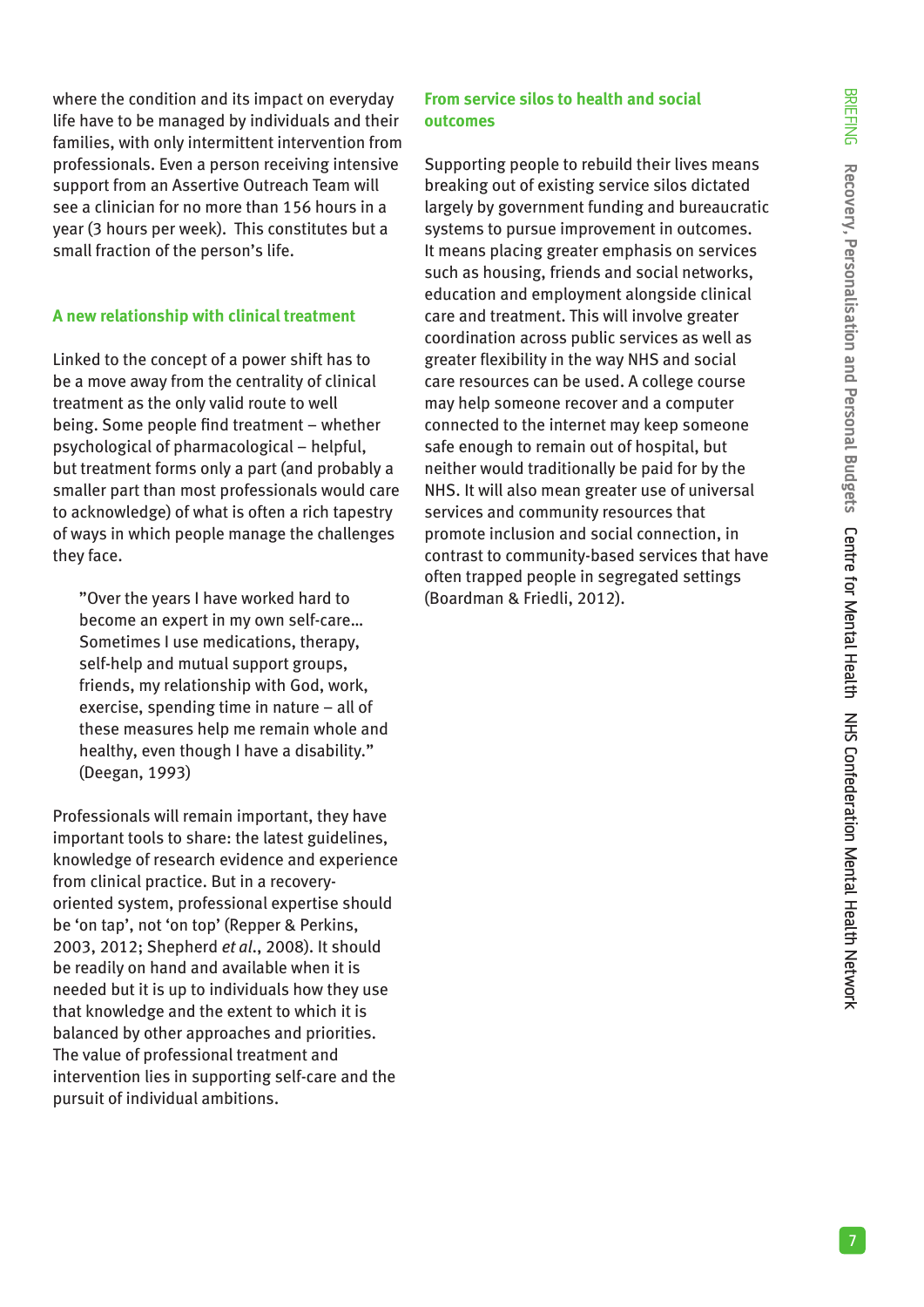## **Personal health budgets as tools for recovery**

The extension of personalisation from social care into the NHS creates new opportunities to use personal health budgets to support recovery. There is, as yet, no blueprint for exactly how PHBs should work, where they are most effective and the appropriate scope for individual control. A lot of experimentation has been undertaken through the pilot programme that will inform these questions. But the eight features discussed below will need to be put in place if PHBs are to be effective tools for recovery:

- 1. A simple, fair resource allocation system
- 2. Effective recovery planning (combined with effective support when required)
- 3. New approaches to opportunity and safety
- 4. A more diverse workforce
- 5. Monitoring on the basis of outcomes not spending
- 6. A new evidence base
- 7. A more diverse market
- 8. Sustainable funding

## **1. A simple, fair resource allocation system**

For individuals to take control of their recovery and be able to plan effectively how best to use the resources at their disposal, it is important for them to know upfront how much they have to plan with. This does not mean that the budget is the only important dimension of a PHB. In fact, it is the change in the conversation that happens through a well-functioning recovery planning process that is critical. But a transparent allocation of resources is a good starting point for planning and it protects equity while allowing a range of ways in which people are supported.

The PHB pilot features three broad approaches to resource allocation:

- 1. Small, one-off payments are being used to enhance individual recovery.
- 2. Resource allocations systems that match an assessment of need to an amount of money. This is the approach being taken in Croydon (see box on the right).
- 3. PHBs based on the cost of existing packages of care. This has been the approach taken with large, residential care packages.

In addition, attempts are being made to integrate NHS and social care resources to provide individuals with a single, integrated budget and planning process. It will be critical to ensure that allocation systems for PHBs remains simple and focused on recovery and do not become overly complicated and bureaucratic, as they have done in some Local Authorities (TLAP, 2011).

#### **2. Effective recovery planning**

For personal health budgets to be effective, planning must focus on a person's whole life – what is good, what could be better, what matters most to them and what are their goals and aspirations. The planning that the mental health system does for and with individuals should, therefore, be seen as only one contribution to self-management. For people who are subject to the Care Programme Approach (CPA), that care plan can be integrated into a single plan to support recovery that the person manages as part of their own selfmanagement plan, Personal Recovery Plan or 'Wellness Recovery Action Plan'.

A recovery support plan does not have to be written for a particular length of time. It may be that a short-term plan for the next month is most appropriate, with a longer term plan to follow. It is possible to build contingencies into the plan. For example, some people find a short stay in a bed and breakfast or increased support from a personal assistant at home a particularly effective form of respite that can prevent hospitalisation. They can keep money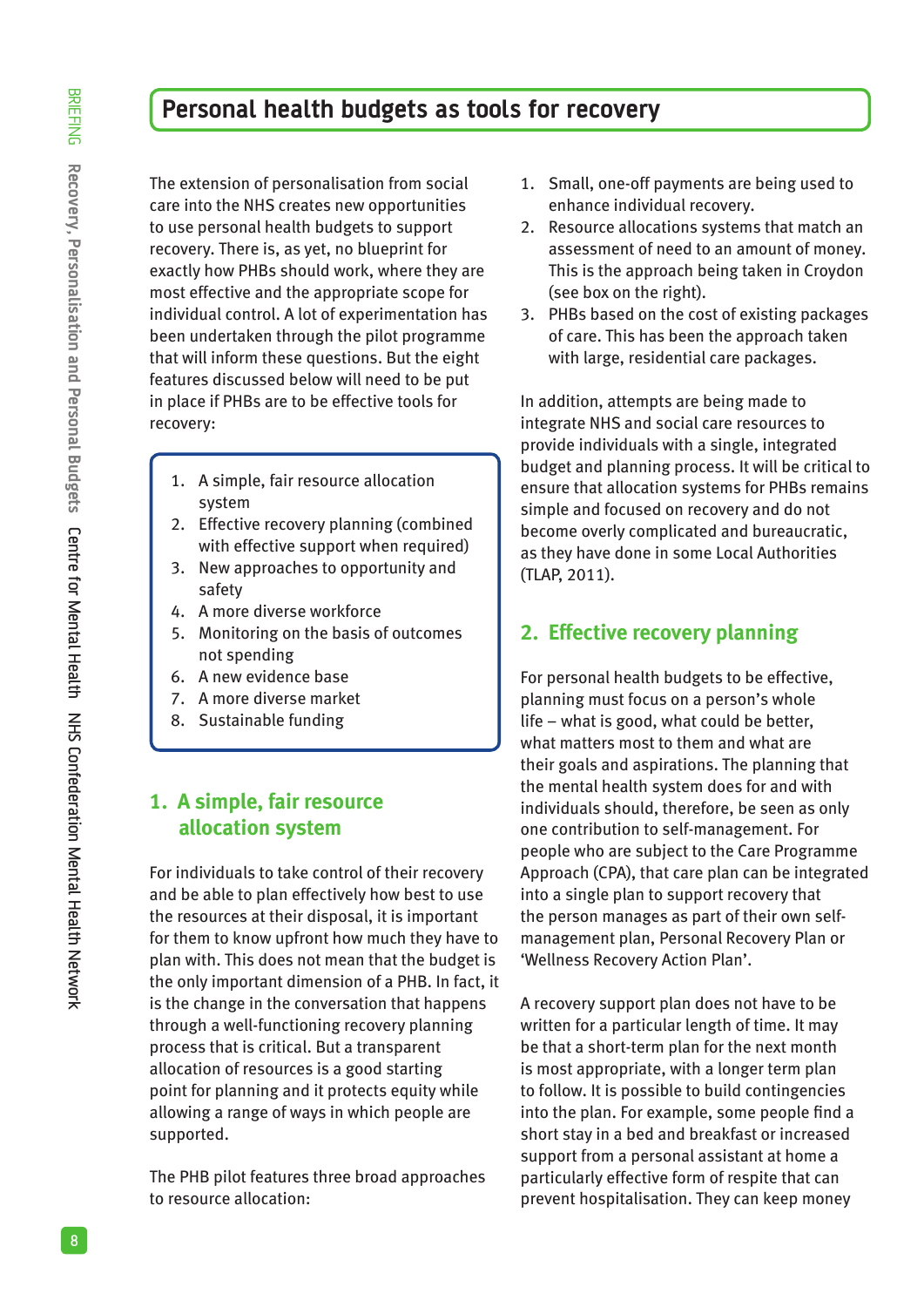## **Croydon's Resource Allocation System (RAS)**

This is the approach to resource allocation taken in the Croydon PHB pilot for substance misuse. Several of the domains in Croydon's RAS would not attract funding in the traditional substance misuse treatment system. However, Croydon has adopted a more recovery-oriented approach and recognizes the importance of supports outside of traditional treatment. The system allocates funding against the following domains through a supported selfassessment questionnaire that individuals complete with a care navigator:

- Opiate use stabilization,
- Ongoing prescribing (opiate substitute),
- Detoxification,
- Help with symptoms of withdrawal,
- Practical barriers/obstacles to treatment,
- Risk and harm reduction,
- Helping individuals to change their behaviour/use of substances,
- Emotional and mental health,
- Key relationships/ family and friends,
- Community integration and community life.

Responses to statements/descriptors under each of these domains produce a score which is then linked to an allocation of resources. Not all individuals will attract resources in all domains of the RAS. An individual's personal health budget is the sum total of the allocations in each domain.

The domains of the RAS do not restrict how a personal health budget is used. The support planning process helps the personal health budget holder to make best use of the PHB alongside universal services and other community resources.

aside from their budget to pay for this when it is needed.

Clinicians can be too bound by traditional ways of thinking to be effective at recovery planning. Independent support brokers can be effective but can significantly add to costs. Friends and family members, peers with lived experience and members of the community can all provide support for recovery planning. If everyone who develops a recovery plan supports one other person to plan, the costs can be kept to minimum. (Financial sustainability is discussed further below.)

## **3. New approaches to safety and opportunity**

Recovery depends on individuals having control and access to opportunities and this raises concerns about safety. However, it is important to remember that recoveryoriented and personalised services are built on shared decision-making and the coproduction of outcomes between clinicians and individuals. Relationships based on a thorough understanding of a person's perspective and values can increase safety (Scott-Moncrieff *et al*., 2009). When individuals are involved in making choices, they are more likely to better manage any risks involved. When individuals choose who is involved in their care, they are more likely to stay safe and when they work in partnership with clinicians and can enter into an honest conversation about choices, there are fewer risks involved (Langen & Lindow, 2004; Perkins & Goddard, 2008). (There will be a paper in this series on risk, due out later in 2012 - see Boardman & Roberts, 2012.)

## **4. Creating a more diverse workforce**

In order to implement personal health budgets, professionals are required to work in different ways with individuals, supporting them to make choices rather than developing care plans on their behalf. When asked about PHBs, clinicians, irrespective of their professional background, were most concerned about the tensions between individual choice and their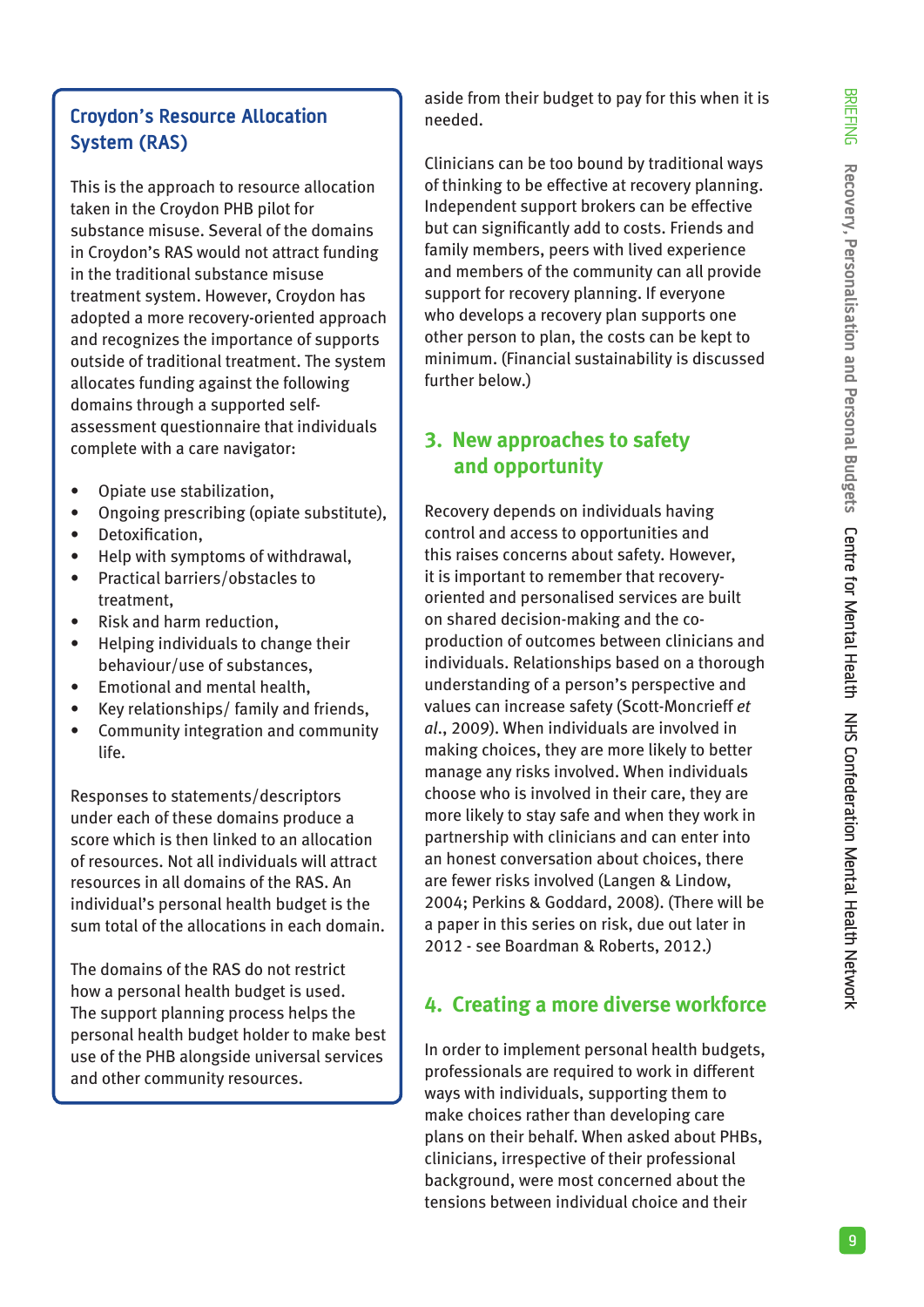professional duty of care. In addition, GPs, psychiatrists and psychologists were most concerned about individual choice in the context of evidence-based care and the extent to which PHBs would result in better health outcomes. Occupational therapists, social workers and nurses who generally have more experience of PBs, were primarily concerned that PHBs would add to bureaucracy (NMHDU and Mental Health Network, 2011a). This full range of concerns will need to be addressed in adapting the workforce to work effectively with PHBs.

Some roles that are currently performed by professionals may be taken over by peer workers in a more personalized, recoveryoriented system. The involvement of peer workers and third sector organizations in the delivery of services could allow clinical professionals to become more focused on those tasks where they have unique skills and expertise. (There will be a paper in this series on peer support, due out later in 2012.)

Peer support will be critical to personalisation. Peers can provide informal support for recovery planning as discussed above. Trained peer workers are being used as recovery coaches in PHB programmes such as Texas Self-Directed Care (www.texassdc.org). Using disabled people and user-led organizations to provide support planning for PBs in social care has been shown to create a more person-centred and less bureaucratic process than support provided by Local Authorities (Campbell *et al.*, 2011).

#### **5. Monitoring on the basis of outcomes not spending**

Recovery support plans should be regularly reviewed to ensure that their goals are being met. Individuals are held accountable for meeting the goals and not for each individual purchase they make. This is more important than closely monitoring spending. The case study opposite provides an example of the health and social objectives that Ann, a PHB holder in Northamptonshire, has chosen and the mix of clinical and non-traditional services and supports that she is using to meet those objectives.

Individuals have the strongest incentives to make good use of their personal budget and generally maximise value for money more effectively than commissioners. Nevertheless, concerns about fraud and abuse are frequently raised in the context of personalization. There is almost no evidence internationally of significant fraud and abuse and programmes can be designed to maximize accountability. For example, PHBs can be held by a third party rather than being directly paid to individuals in the form of a direct payment to increase financial control. This may be appropriate where individuals have, for example, serious addiction issues.

## **6. Building a new evidence-base**

Recovery and personalisation call for the development of a new evidence base looking at the effectiveness of treatment, care and supports in generating 'real wealth' and supporting individuals to live the lives they choose.

There is currently a limited evidence base related to the contribution of clinical care and other interventions to the wider, life outcomes that people care about most. There is no evidence as to whether Clozapine is effective in helping a person with schizophrenia to get a job or whether cognitive behaviour therapy helps someone with depression to find a partner. The evaluation of the PHB pilot programme will develop this evidence base by assessing the extent of the clinical improvement and recovery that is secured through individual choice and control compared to treatment as usual.

## **7. Creating a more diverse market**

For personalisation and recovery to succeed, there needs to be a range of alternative provision in place. Although PHBs can be used to purchase mainstream opportunities that promote wellbeing (like joining a gym to increase physical health, or driving lessons to enable a person to see their family and friends), early experience with personal health budgets shows that investment in creating new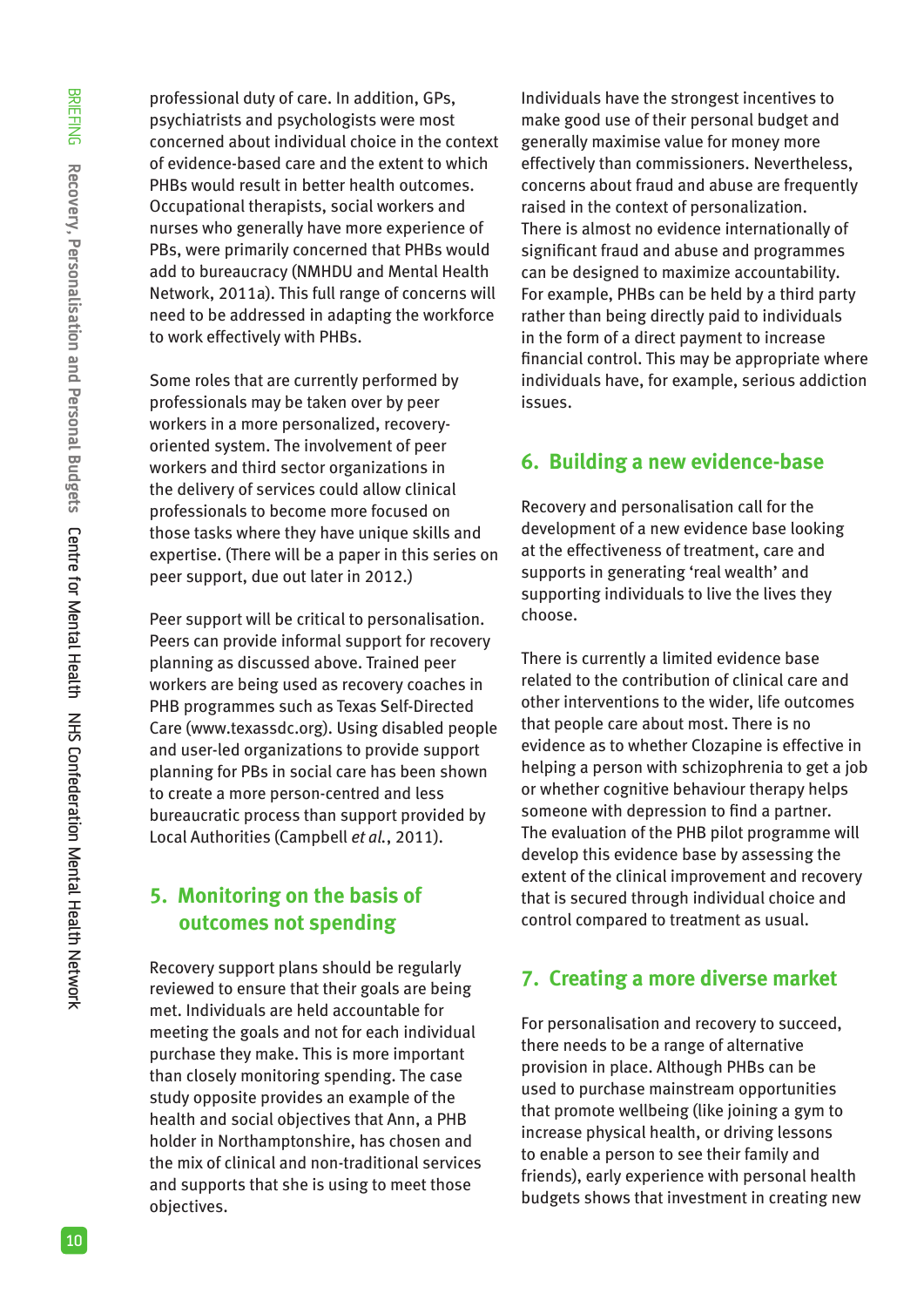### **Ann's personal health budget: a case study from the Northamptonshire PHB pilot**

Ann is a mother and grandmother from Northamptonshire, with a large family who care for her. She has depression, anxiety and a personality disorder and has been using mental health services for ten years. She was taking approximately 36 overdoses a year but with help from her community mental health team (CMHT), other mental health services and learned self-help techniques she had managed to reduce this to three to five times a year. Last year she had 18 overnight inpatient stays, three respite stays and 49 contacts with professionals from the CMHT.

Ann was eligible for a PHB as part of Northamptonshire's mental health pilot. Her indicative budget was calculated based on the cost of the CMHT service in the previous 12 months, a clinical assessment of her health status and from this, an estimation of the CMHT services that she was likely to use in the following 12 months. Ann's care coordinator discussed the budget allocation with her and the final amount was agreed by Ann.

One of Ann's central objectives from her recovery support plan is to be able to help her family rather than being a source of concern to them. Some of the other outcomes that Ann wants to achieve with her budget include:

- Reducing her demand on the CMHT, on acute mental health services and on her GP,
- Reducing the number of overdoses she takes,
- Increasing her confidence and socialisation and decreasing her self-harming behaviour,
- Reducing her reliance on medication, and
- Cutting down or stopping smoking.

With her PHB, Ann has bought regular, twice weekly psychotherapy sessions, 3 contacts with her consultant psychiatrist and a minimum of 25 contacts with her care coordinator. A short course of NHS psychotherapy in the past had started to work for Ann so she negotiated to reduce her contacts with her care coordinator and psychiatrist to free up funds to pay for a private psychotherapist, one that she chose herself.

Ann has now had a PHB for seven months and is making steady progress towards achieving her health outcomes. So far she has had no inpatient admissions or overdoses. She has not needed to use the crisis team or respite service. She has reduced her contact with her psychiatrist, from once every three months to once every four months. She has less contact with her care coordinator and there is a possibility that she will be discharged from the CMHT in 2012/13. She has reduced her medication and has lost some weight. She is especially pleased that her relationship with her family, her children and grandchildren has greatly improved. She sees a lot more of them now because she has changed so much. They are not so frightened for her any more and want to see her more often.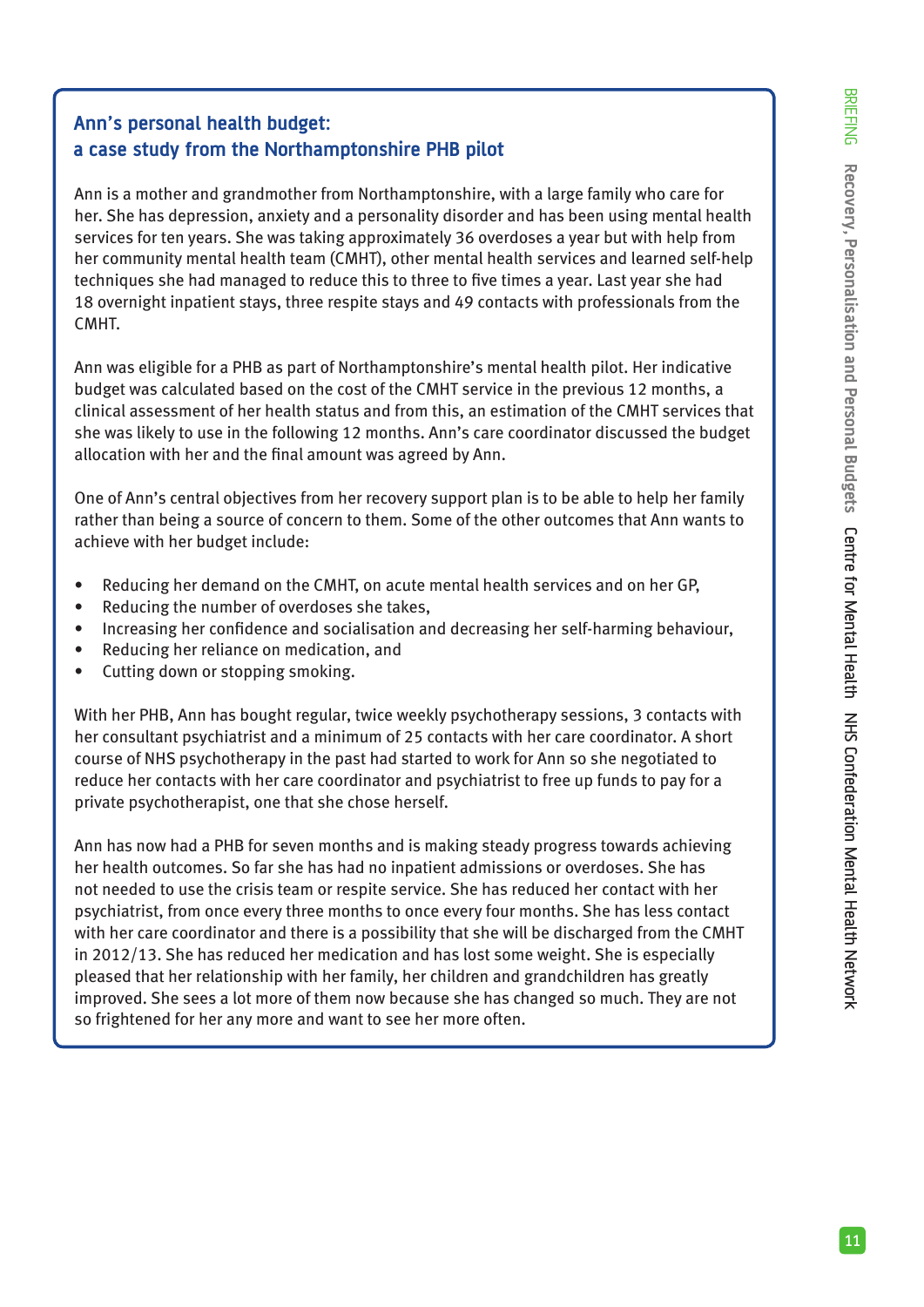provision can pay off. In the PHB pilot for alcohol detoxification in Southampton, for example, work with providers has led to the creation of a range of alternatives to inpatient detoxification that did not previously exist. In social care personal budgets, Stockport has developed an online market place that allows individuals to find a broad range of providers, from providers of clinical services such as physiotherapy to music teachers and yoga instructors.

However, there is a risk of moving too quickly to give individuals a budget before there is anything available outside of statutory services. It is, therefore, important to find ways to ensure that people can access assured alternatives when contracts are changed and that changes happen on a timescale that allows investment in alternatives to occur. Some areas rapidly closed day services and individuals were given a personal budget as an alternative but found little else on offer locally. Notional budgets that designate a certain level of resources to each individual without removing the money from existing contracts can be an important intermediate step towards personalisation. Individual service funds that allocate funding for individuals to a provider who then develops a package of services and supports in collaboration with the individual can also act as a stepping stone.

## **8. Sustainable funding**

While the personal health budget pilot programme did attract additional funding from the Department of Health, the long term sustainability of PHBs will depend on the extent to which they can be implemented on a cost neutral basis, at least over time. Experience from the pilot sites indicates that the upfront costs of implementation were on average £150,000 over two years, with the expectation that ongoing costs will be less as PHBs become embedded into existing NHS delivery structures. This figure represents investment in developing local systems and procedures, including support for individual planning (Jones *et al*., 2011). The final report of the national evaluation will assess the extent to which upfront investment improves

outcomes for PHB holders by creating a more effective process and, therefore, improves value for money in the long run.

Local areas will need to find some initial investment for implementation. However, the bigger challenge is to free up money to provide personal health budgets themselves and to fund ongoing support for recovery planning thus avoiding double running costs (NMHDU and Mental Health Network, 2009). Much of the money in the mental health system is currently tied up in block-purchased contracts with NHS provider organisations in secondary care. Unless some of this money can be released to invest in personal health budgets, it is difficult to see how they can be taken to scale. Until then, individuals' choices will be restricted to commissioned services.

There is emerging evidence that PHBs can reduce use of emergency and secondary mental health services. However, these savings will need to be released by decommissioning some services if the funding is to be redirected into personalization. Taking money out of secondary care to invest in community services is a long standing challenge in the NHS and one which personalisation only makes more acute (Davidson *et al*., 2012).

In this context, the development of mental health Payment by Results (PbR) may be helpful. Although there are serious doubts about the consistency between the cash value attributed to care clusters through PbR and the resources allocated to individuals with similar levels of need through PHBs, Payment by Results could provide a catalyst to break up block contracts. By allowing money to move more freely around the system, PbR may benefit Personal Health Budgets. However, the relationship between the two will need to be carefully managed if Payment by Results is not to limit the flexibility of PHBs given the clinical definition of care clusters within PbR (Clarke, 2011).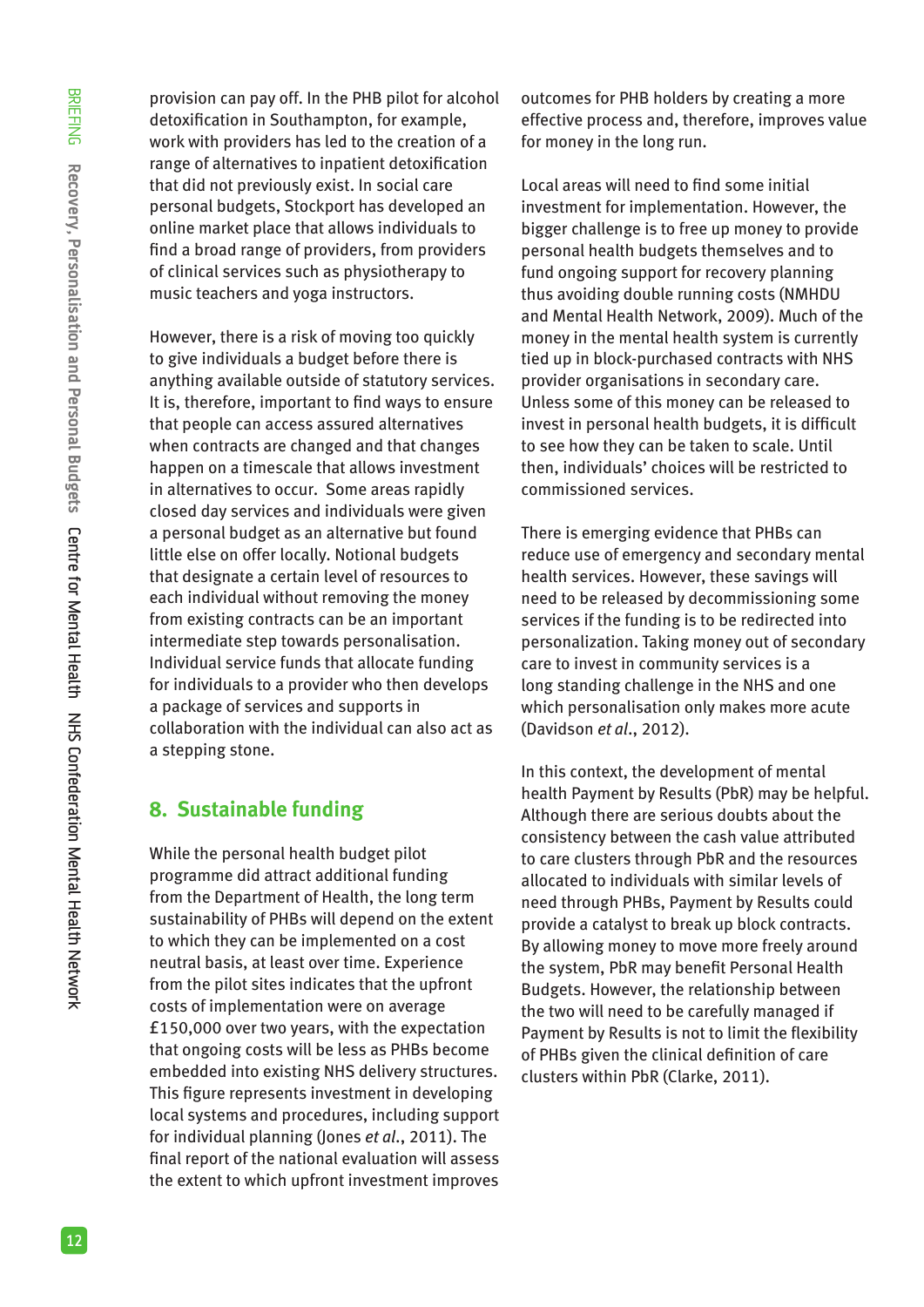# **Conclusion: Recovery and personalisation: raising expectations**

Many people in mental health services have lost hope for the future. They have been told not to expect to work or find a partner, not to expect the things that other people take for granted. The system has focused on problems and disorders and has often eroded aspirations. This lack of hope for the future creates a culture of low expectations that affects those who use services as much as those who provide them. In the end, low expectations become a self-fulfilling prophecy as life is reduced to being defined as a user of mental health services. 'Real wealth' is eroded and replaced by isolation, dependence on services and the failure to participate in society as a full citizen.

Recovery-oriented services demand a new attitude. Professionals and providers must challenge themselves and the individuals they work with to have high expectations of what is possible. The culture of services must offer people opportunities to rebuild their lives through an individual journey that accepts what has happened and moves beyond it. The success of the recovery approach should be judged according to the changes it achieves in people's lives and the extent to which it enables people to achieve the goals they set for themselves, not solely how well their symptoms are managed.

Personal health budgets provide a tool to enable this individual journey, recognizing and nurturing individuals in their many different roles, with aspirations for the future and talents to contribute. Services that embed the principles of recovery and personalisation must offer hope and challenge, not limiting people to the confines of their disorders, but supporting them to define and realise a life that they choose and value.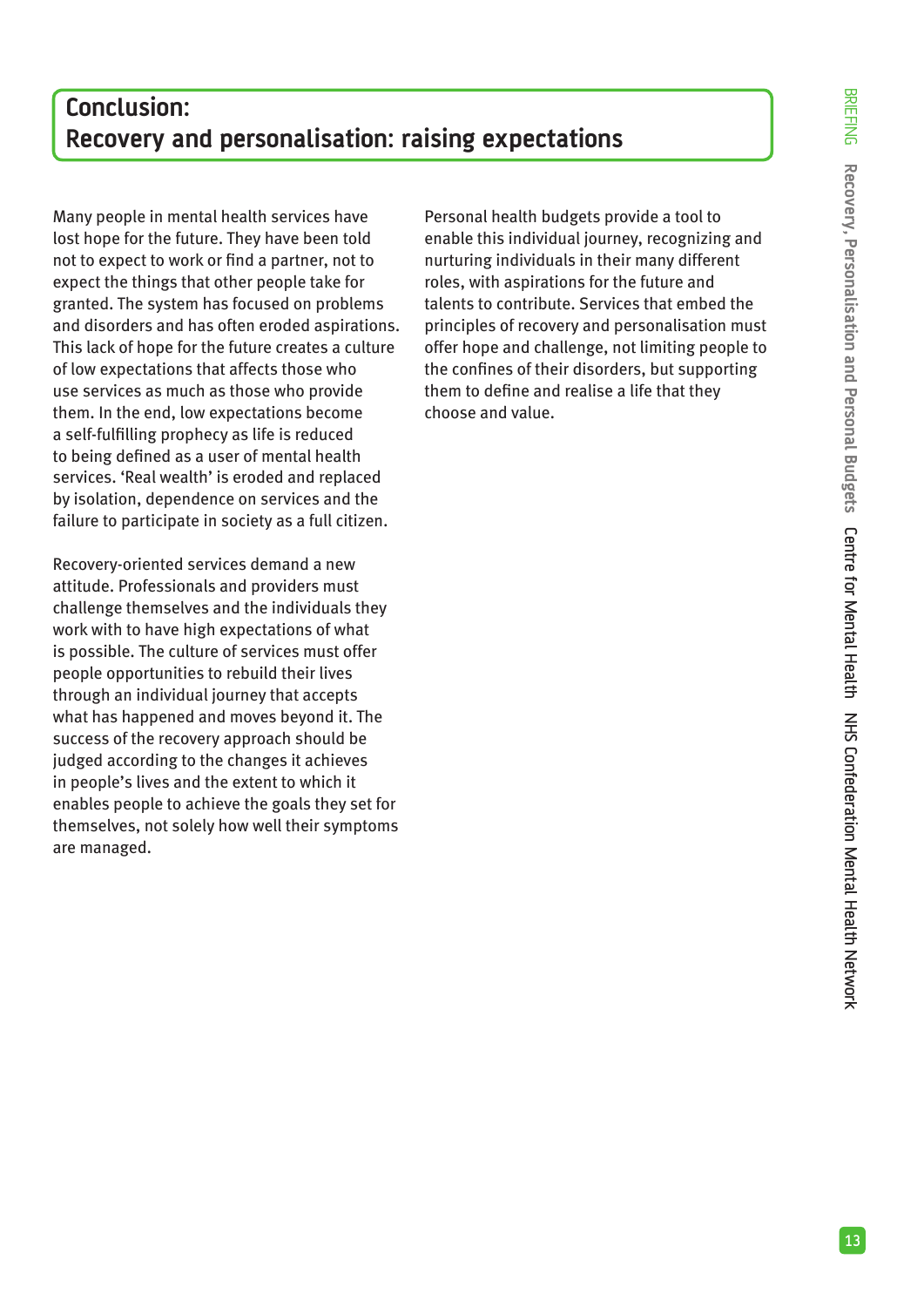# **References**

Boardman, J. & Friedli, L. (2012 forthcoming) *Recovery, Public Mental Health and Wellbeing*. In press.

Boardman, J. & Roberts, R. (2012 forthcoming) *Risk, Safety and Recovery*. In press.

Brewis, R. & Fitzgerald, J. (2010) *Citizenship in Health: Self-direction theory to practice*. Wythall, West Midlands: In Control Partnerships.

Campbell, N., Cockerell, R., Porter, S., Strong, S., Ward, L. and Williams, V. (2011) *Independent Living Strategy: Support planning and brokerage. Final report from the support planning and brokerage demonstration project*. London: Office for Disability Issues.

Clark, M. (2011) Mental health care clusters and payment by results: considerations for social inclusion and recovery. *Mental Health and Social Inclusion*, **15** (2). pp. 71-77.

Davidson *et al*. (2012) *Personal Health Budgets: Experiences and outcomes for budget holders at nine months. Fifth Interim Report.* London: Department of Health.

Deegan, P. (1993) Recovering our sense of value after having been labelled mentally Ill. *Journal of Psychosocial Nursing and Mental Health Services*, **31**, 7-11

Deegan, P. (2005) The importance of personal medicine: A qualitative study of resilience in people with psychiatric disabilities. *Scandinavian Journal of Public Health*, 2005; **33** (Suppl 66): 29–35

Deegan, P. & Drake, R. (2006) Shared Decision Makingand Medication Management in the Recovery Process. *Psychiatric Services*, **57**, 1636-1639

Department of Health (2008) *High Quality Care for All*. London: Department of Health.

Department of Health – Primary care and Community Services (2009) *Personal Health Budgets: First Steps*. London: Department of Health.

Department of Health (2011) *No Health Without Mental Health: A Cross-Government Mental Health Outcomes Strategy for People of All Ages*. London: HM Government.

Disability Rights Commission (2002) *Policy Statement on Social Care and Independent Living*. London: Disability Rights Commission.

Duffy, S. (2010) *Personalisation in Mental Health*. Sheffield: Centre for Welfare Reform in association with Yorkshire and Humberside Improvement Partnership, Care Pathways and Packages Project & Association of Directors of Adult Social Services.

Jones *et al*. (2011) *The Cost of Implementing Personal Health Budgets*. PSSRU discussion paper. London: Department of Health.

Langen, J. & Lindow, V. (2004) *Living With Risk*. Bristol: Policy Press.

Local Government Association, Association of Directors of Adult Services and NHS (2007) *Putting People First: A shared vision and commitment to the transformation of Adult Social Care*. London: HM Government.

Mental Health Network and National Mental Health Development Unit (2009) *Shaping Personal Health Budgets: A view from the top*. London: NHS Confederation.

National Mental Health Development Unit and Mental Health Network (2011a) *Facing Up to the Challenge of Personal Health Budgets: The view of frontline professionals*. London: NHS Confederation.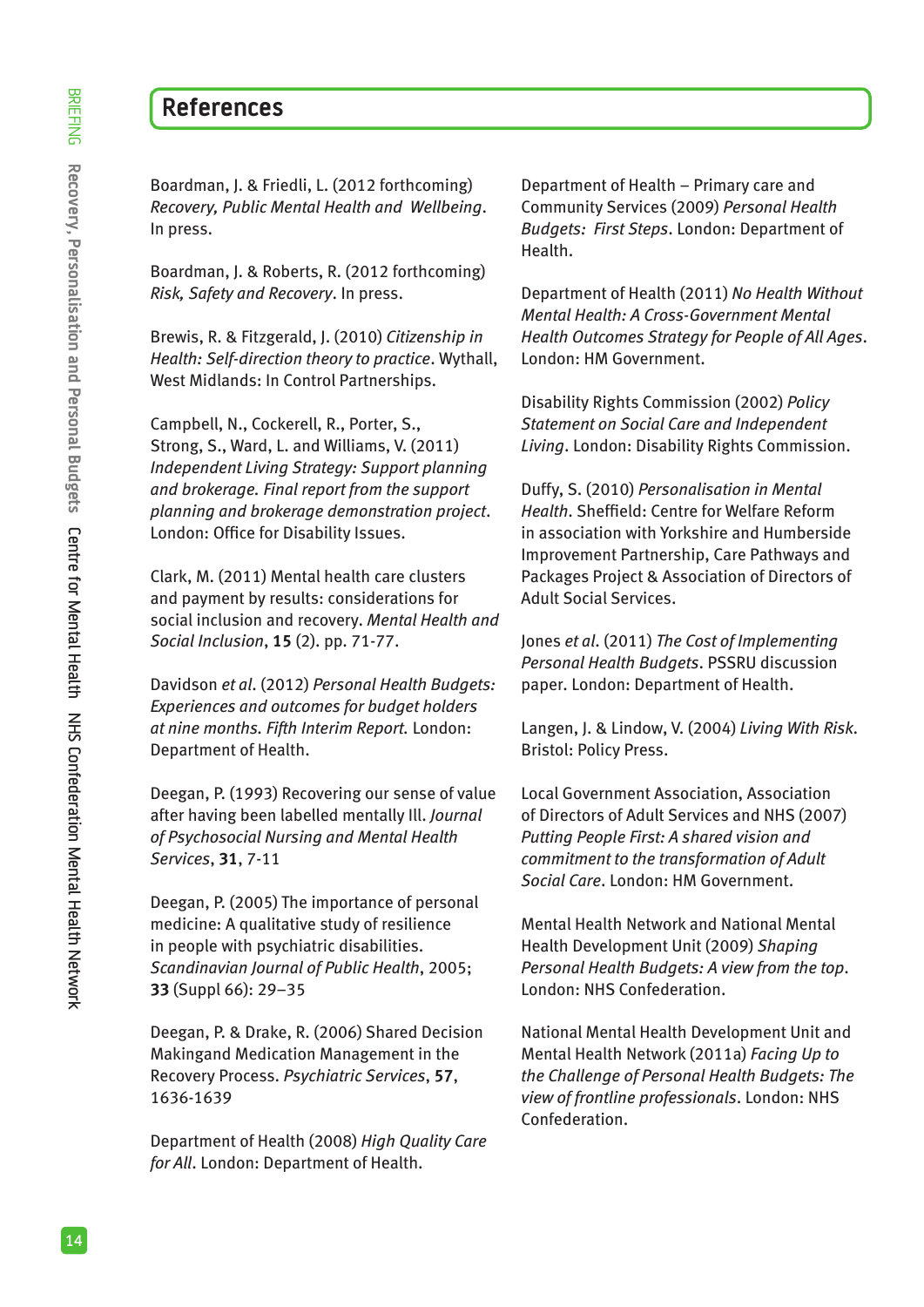National Mental Health Development Unit and Mental Health Network (2011b) *Personal Health Budgets: The views of service users and carers*. London: NHS Confederation.

Nerney, T. (2011) *Lost Lives: The paucity of quality in human services*. Michigan: Centre for Self-Determination (see www.centerforself-determination.com)

NHS Future Forum (2011) *Choice and Competition: Delivering real choice*. London: Department of Health.

Office of Disability Issues (2008) *Independent Living. A cross-government strategy about independent living for disabled people*. London: HM Government.

Perkins, R. & Slade, M. (2012) Recovery in England: Transforming statutory services? *International Review of Psychiatry*, **24(1)**: 29–39

Perkins, R. (2012) UK mental health policy development: A counter-argument deriving from users' experiences. In Phillips, P., Sandford, T. & Johnston, C. (Eds) *Working in Mental Health: Practice and Policy in a Changing Environment*. Oxford: Routledge.

Perkins, R. & Goddard, K. (2008) *Sharing responsibility for risk and risk-taking*. Module 5 in NHS Education for Scotland Realising Recovery Learning Materials, NHS Scotland (see www.nes.scot.nhs.uk/mentalhealth)

Prime Minister's Strategy Unit (2005) *Improving the Life Chances of Disabled People*. London: Cabinet Office.

Repper, J. & Perkins, R. (2003) *Social Inclusion and Recovery*. London: Balliere Tindall.

Repper, J. & Perkins, R. (2012) Recovery: A journey of discovery for individuals and services. In Phillips, P., Sandford, T. & Johnston, C. (Eds) *Working in Mental Health: Practice and Policy in a Changing Environment*. Oxford: Routledge.

Scott-Moncrieff, L., Briscoe, J. & Daniels, G. (2009) *An independent investigation into the care and treatment of Daniel Gonzales.* NHS South East Coast and Surrey County Council

Shepherd, G., Boardman, J. & Slade, M. (2008) Making Recovery a Reality. London: Sainsbury Centre for Mental Health.

Think Local Act Personal (2011) *Response to the Department of Health's Caring for our Future Engagement Programme*. London: Think Local Act Personal Partnership